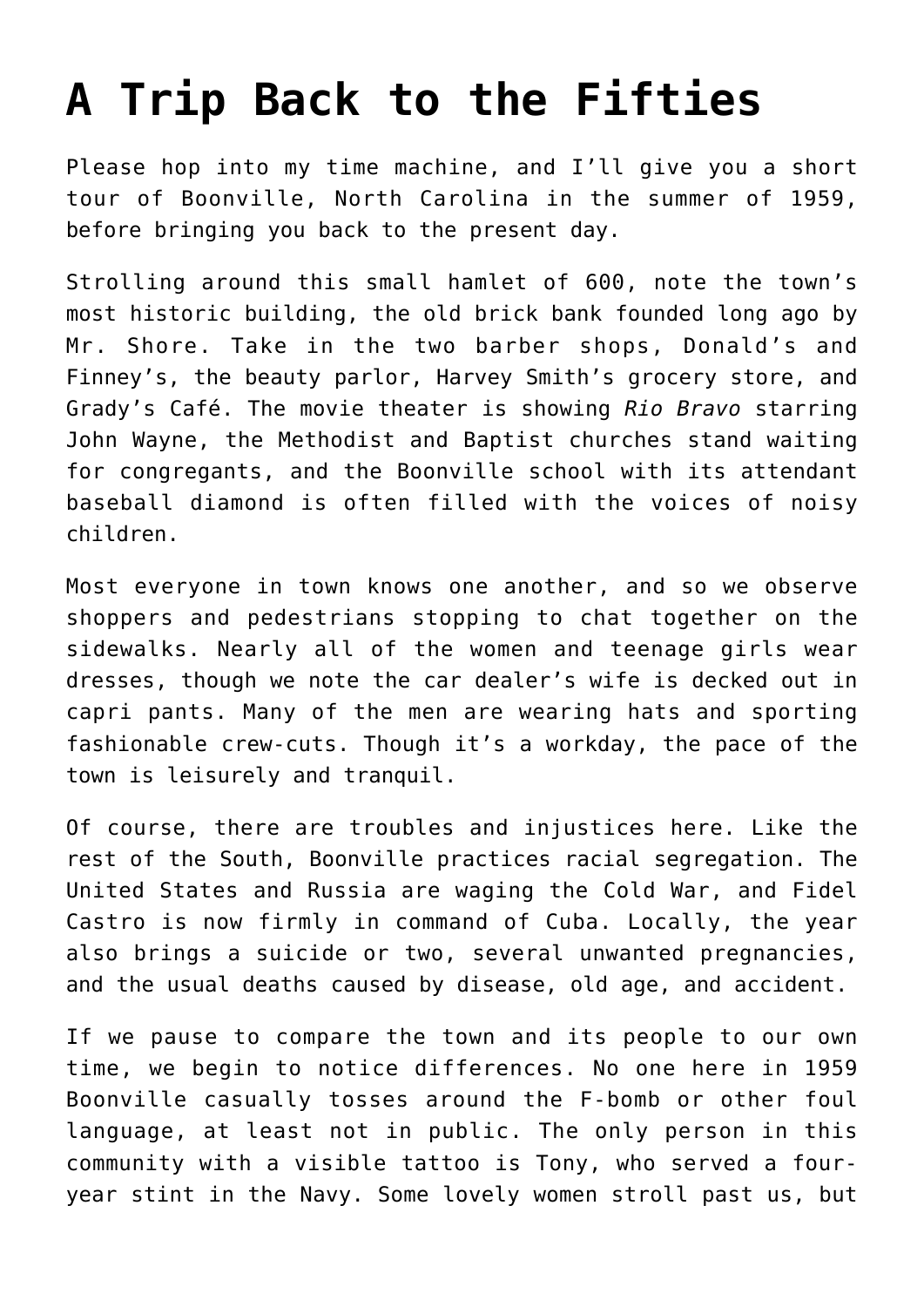none of them are dressed provocatively. With the exception of a tiny Sears store, all of the businesses are locally owned and operated.

If we asked some passersby to name their favorite television shows, they might offer *Gunsmoke*, *Father Knows Best*, or *Perry Mason*. If we inquired what they do for entertainment at night, they mention going to the movies, church suppers, and sharing homemade ice cream with neighbors in the backyard.

Ask them some questions about sexuality, and you might as well be speaking a foreign language. "Is anyone here gay?" might bring a smile and the answer, "Well, sometimes you can hear the women in the ladies bridge club laughing all the way down the block." Mention transgenderism, and you'd either get a quizzical look or maybe some advice on automobile repair. Sex education in the schools is nonexistent, though somehow young people keep getting married and having babies.

Political questions might also bring you a funny look or an answer unfamiliar to us today. Those two women visiting in the grocery store, one of them your host's mother, would likely smile if asked their party affiliation. "I'm a Republican," the first says. "And I'm a Democrat," says the other, "and every election we go to the polls and cancel each other's vote out." Ask a man nicknamed "Nut" about critical race theory, and he would likely launch into a discourse on stock car racing. Ask anyone, Republican or Democrat, what he thought about a national debt in the trillions of dollars, and he might respond, "How much is a trillion?" Ask what is best about being an American, and the likely answer would be, "We're free."

The film *[Blast From the Past](https://www.imdb.com/title/tt0124298/)* gives us a similar perspective on the differences between now and then. Mistakenly believing that a nuclear war has taken place, a family lives in a fallout shelter for more than 20 years. When they run short of supplies, Mom and Dad send their son Adam up to the surface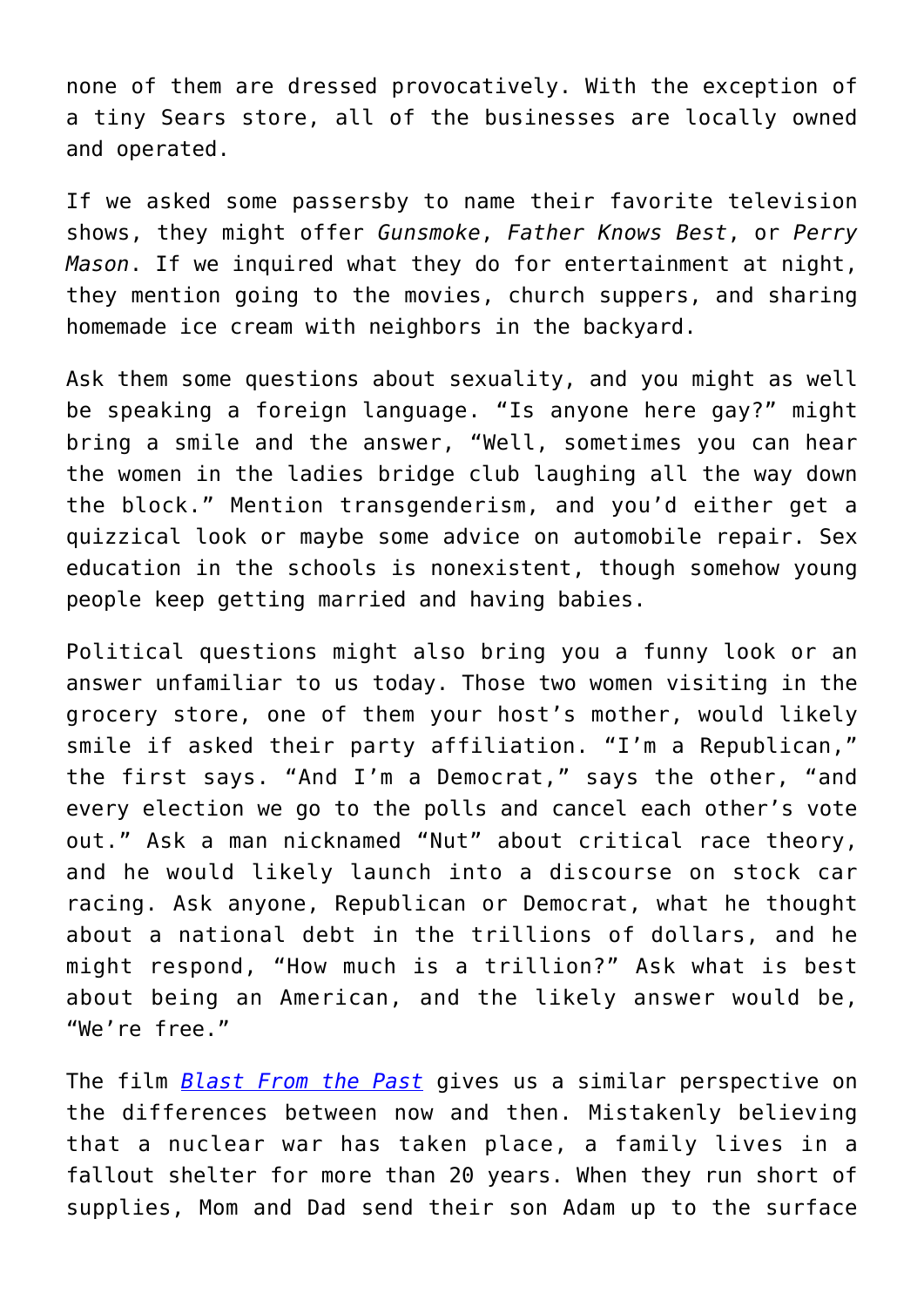where he finds himself in a neighborhood of drug users, derelicts, graffiti, and trash. As Adam meets others from the world of the future, the contrast between the innocence of his age and the vulgarity of our postmodern culture becomes more pronounced with every scene.

An ocean of differences stands between that time and our own. We are a sex-saturated, politically divided, and much cruder society than the town of Boonville in 1959. Pornography wasn't a major industry, Americans were civil in their political differences, and the ugly culture that is now a part of our daily lives was largely absent then.

But here's the crucial difference: We as a people have surrendered old-fashioned decency and core values in favor of vice, muddle, and mess.

And yet…and yet…hope remains.

All around me I see Americans trying to live virtuously, young parents striving to raise their children free of the muck and mud of modernity, men and women ranging from physicians to auto mechanics trying to do an honest day's work and giving encouragement to others as lagniappe, and young people who value liberty and who reject the totems of the prevailing moral climate.

They are everywhere, candles in the darkness, keeping alive the good, the true, and the beautiful.

We must hope they prevail.

*Dear Readers,*

—

*Big Tech is suppressing our reach, refusing to let us advertise and squelching our ability to serve up a steady diet of truth and ideas. Help us fight back by [becoming a](https://www.chroniclesmagazine.org/subscribe/)*